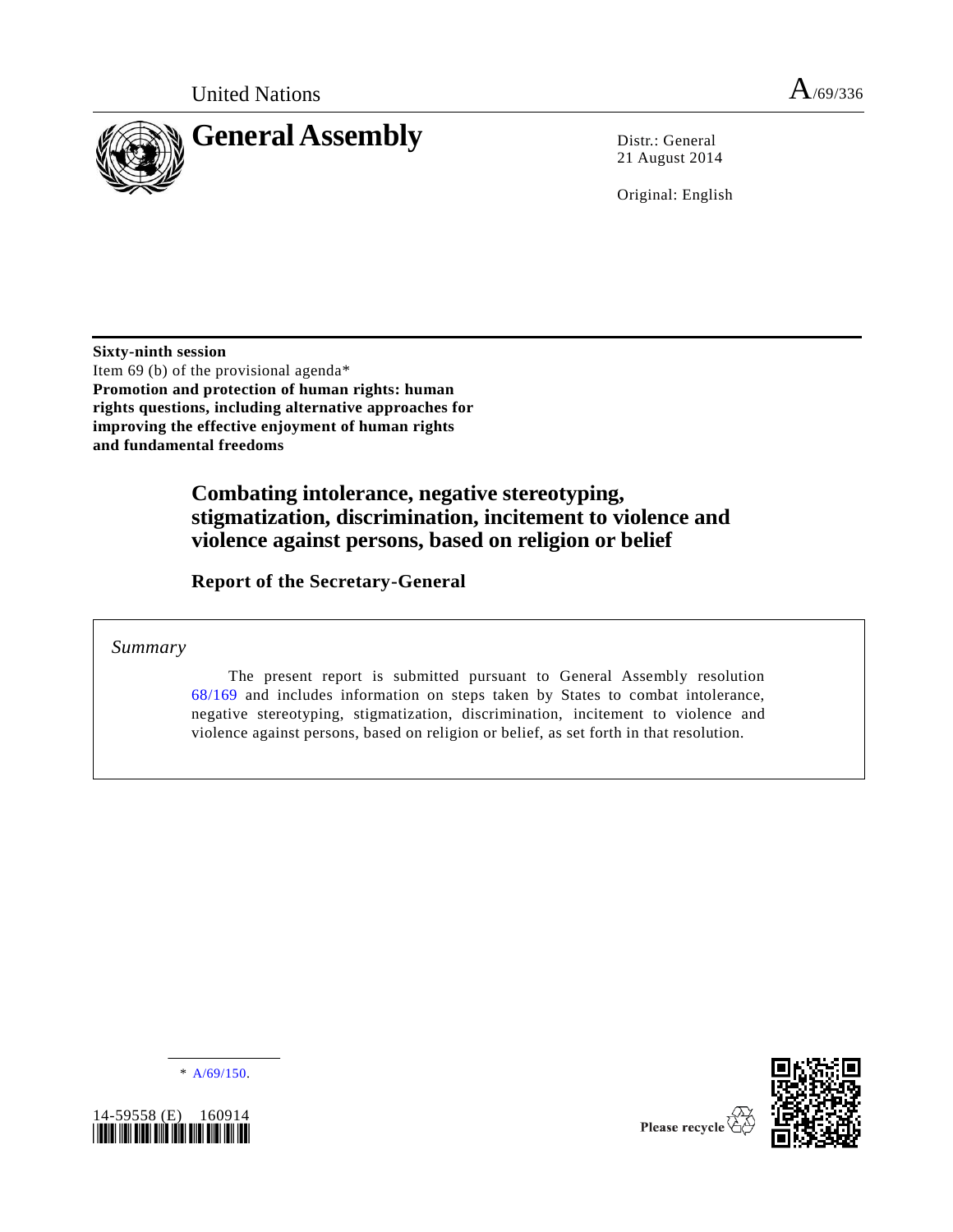# Contents

|  | Page |
|--|------|
|  |      |
|  |      |
|  |      |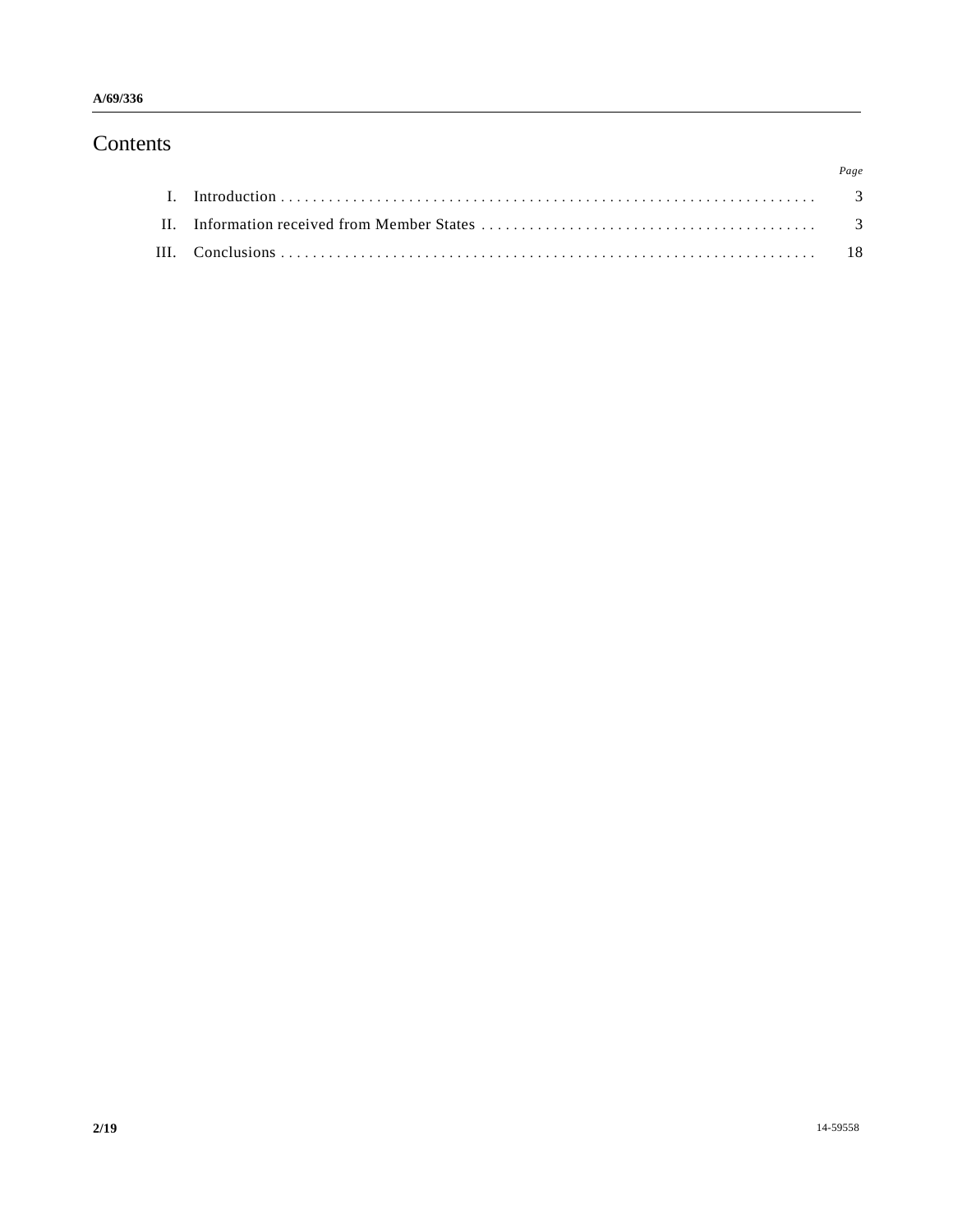## **I. Introduction**

1. The present report is submitted pursuant to General Assembly resolution [68/169,](http://undocs.org/A/RES/68/169) in which the Assembly requested that the Secretary-General submit to it at its sixty-ninth session a report that included information provided by the United Nations High Commissioner for Human Rights on steps taken by States to combat intolerance, negative stereotyping, stigmatization, discrimination, incitement to violence and violence against persons, based on religion or belief, as set fort h in that resolution. The report contains summaries of the information received from Member States.1

## **II. Information received from Member States**

## **Austria**

2. The Government of Austria reported that it has launched and supported dialogue initiatives that are designed to promote democracy and universal respect for human rights and basic human freedoms, including the freedom of religion or belief. A task force that promotes a "Dialogue of cultures", within the Ministry for Europe, Integration and Foreign Affairs, is mandated to implement key initiatives.

3. The fifth Global Forum of the United Nations Alliance of Civilizations, on the theme of "Responsible leadership in diversity and dialogue", was held in Vienna in February 2013, with the attendance of the Secretary-General and over 1,500 participants from Governments, civil society, academia and the media. A youth event was also organized and brought together 150 youth participants from 94 countries. The outcomes of the Forum are reflected in the Vienna Declaration on the Alliance of Civilizations.

4. The King Abdullah Bin Abdulaziz International Centre for Interreligious and Intercultural Dialogue, located in Vienna, provides a platform to discuss the potential of religious communities to foster conflict resolution, peace and reconciliation as well as social cohesion and development. A project on "Training in dialogue and integration for imams, spiritual advisers and mosque associations" has been successfully implemented in the past years in Austria, in partnership with the Islamic community in Austria as well as the Turkish Presidency of Religious Affairs (Diyanet).

5. The integration strategy of the Government of Austria, based on the National Action Plan for Integration, is essentially an anti-discrimination strategy in that the strategy does not distinguish between ethnic or religious groups, as all immigrants are treated equally and, therefore, should be protected from discrimination. To evaluate how immigrants view the process of integration, a survey of over 1,000 people with an immigrant background was undertaken two years ago, and the Government of Austria has concluded that its integration strategy, as an anti-discrimination strategy, has had a positive effect on integration in the country.

6. Since 2011, the State Secretary of Integration has been focusing on intercultural and interreligious dialogue within the framework of the National

**\_\_\_\_\_\_\_\_\_\_\_\_\_\_\_\_\_\_**

<sup>1</sup> Full texts of the submissions are available for consultation at the Anti-Racial Discrimination Section of the Office of the High Commissioner for Human Rights.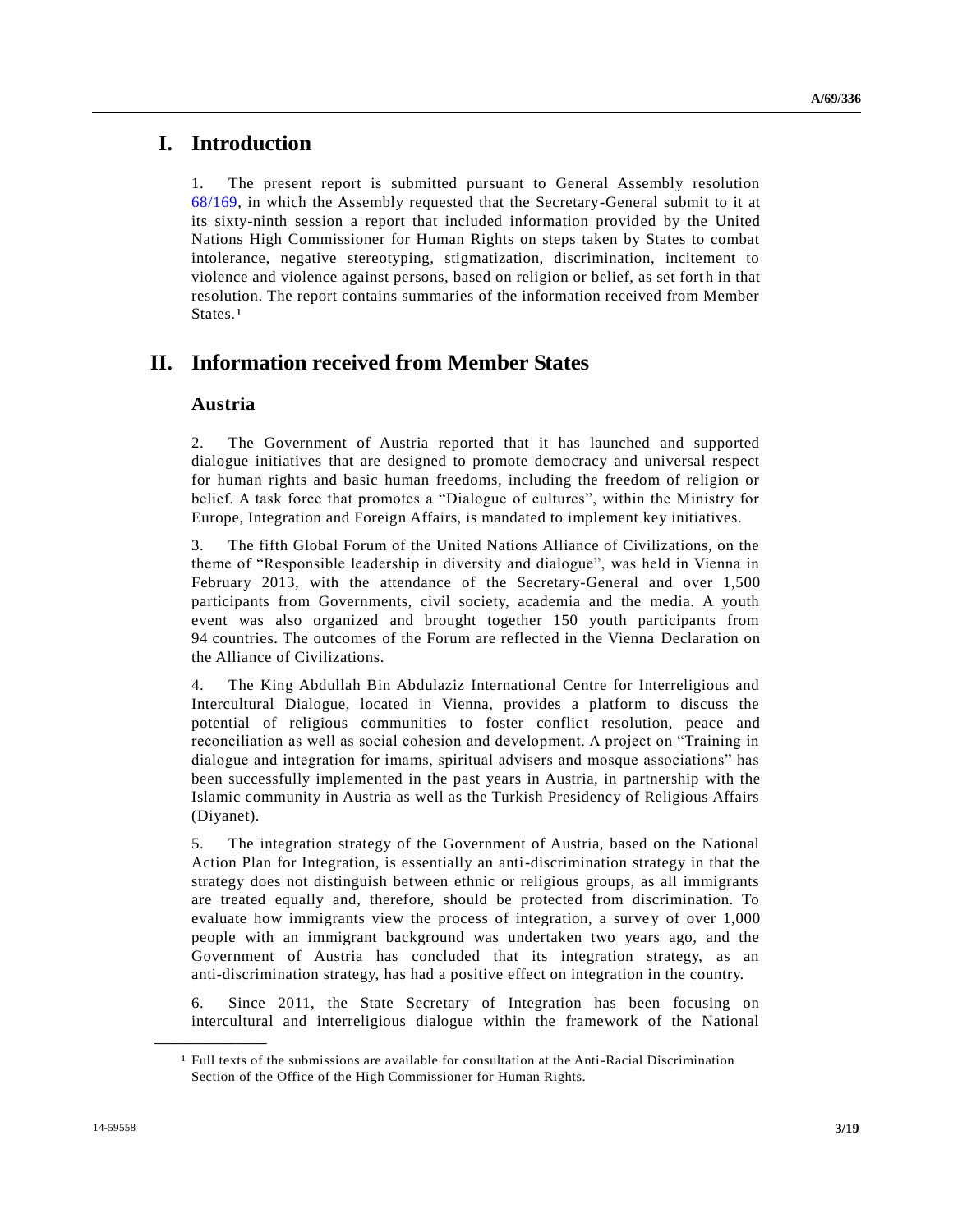Action Plan for Integration. In 2012, the Federal Minister for Europe, Integration and Foreign Affairs initiated the Dialogue Forum Islam, a platform for dialogue with the Muslim community in Austria aimed at establishing an exchange of thoughts and at addressing legal and social issues of concern to Muslims in Austria, such as Islamism, Islamophobia and integration.

## **Azerbaijan**

7. Azerbaijan stated that there have not been any reported cases of racism, religious intolerance or stigmatization in Azerbaijan. At the same time, the State Committee of the Republic of Azerbaijan on the Work of Religious Organizations regularly undertakes activities to preserve stability in the sphere of religious relationships. In the framework of its mandate, the State Committee prevents the import and dissemination in the country of religious literature of a harmful nature or containing religious extremism and intolerance to other religions.

8. As a rule, the State Committee organizes events and meetings on the issues in question in close collaboration with the authorities at various levels and with the participation of religious leaders and communities. A number of meetings were organized together with the Ministry of Justice, the Ombudsman of the Republic of Azerbaijan and the Union of Mass Media. Several important international meetings were organized in Azerbaijan over the past few years, including a forum entitled "State and religion: strengthening tolerance in the changing world" (December 2012) and the second World Forum on Intercultural Dialogue (May-June 2013).

9. Following the initiative of the President of Azerbaijan, a book and a film were prepared entitled "Azerbaijan: the country of tolerance".

## **Belarus**

10. The Government of Belarus stated that its policy in the sphere of confessional relations is regulated by the Law on Freedom of Conscience and Religious Organizations, which guarantees equality and non-discrimination to all religions before the law.

11. It added that the Law on Countering Extremism declares punishable by law all the criminal acts listed in article 4 of the International Convention on the Elimination of All Forms of Racial Discrimination. The Law on Political Parties and the Law on Non-Governmental Associations prohibit the creation and functioning of political parties, non-governmental associations and unions intended to propagate war or extremism. The Law on Mass Media guarantees rights and freedoms in mass media and prohibits the dissemination of information containing incitement to war, violence and extremism. Those anti-discrimination measures extend to all people living in the territory of Belarus, including foreign citizens, migrant workers and stateless persons.

12. Belarus noted several practical measures undertaken to implement the legislation effectively and to support inter-confessional dialogue. The Second Programme on Development of Confessional Spheres, National Relations and Compatriots Cooperation for the period 2011-2015 has been undertaken. The realization of the rights to freedom of conscience and freedom of religion and belief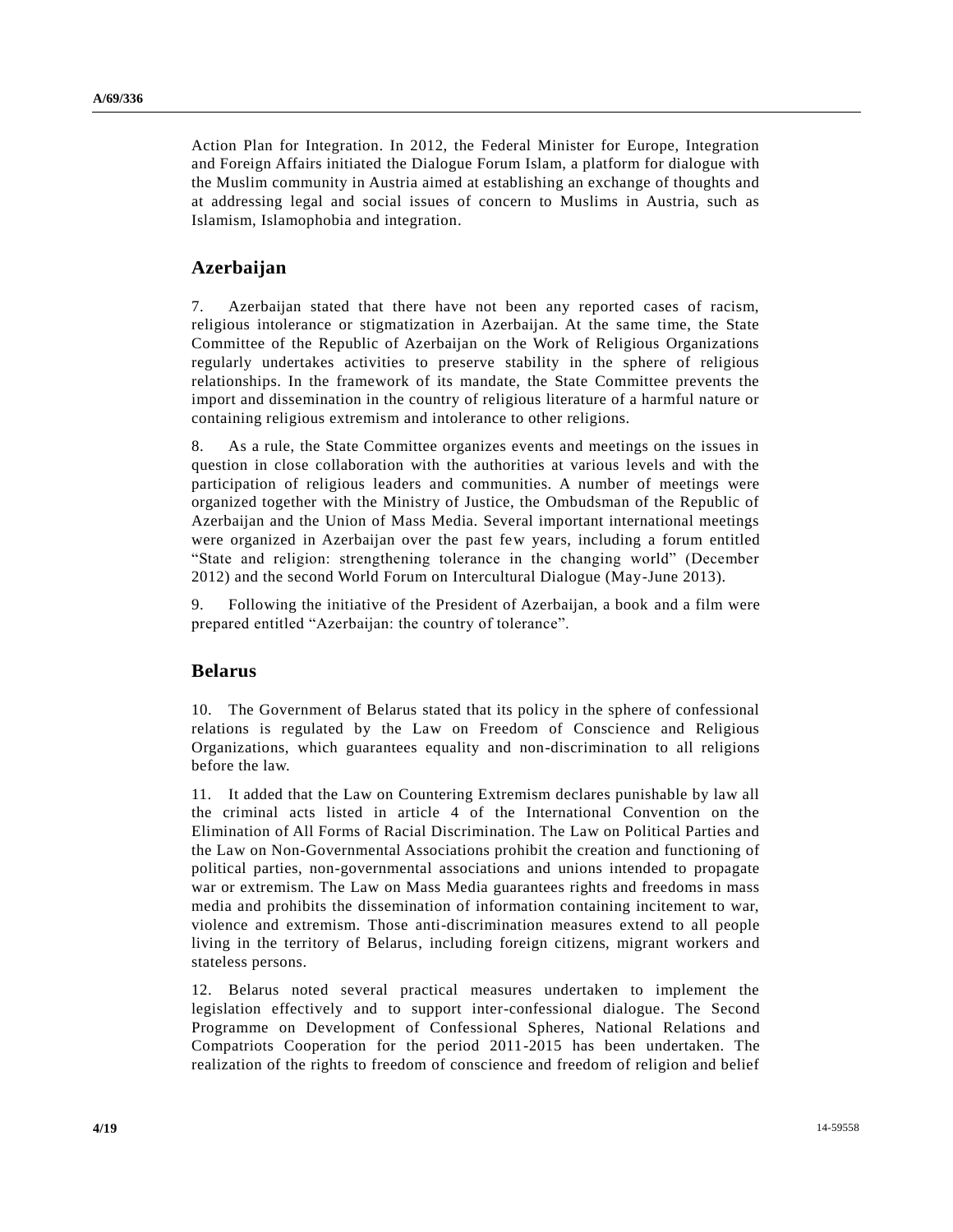is under the competence of the Commissioner for Religions and Nationalities. The Commissioner has representatives in all regions of the country. The Inter-Confessional Consultative Council, under the Commissioner, coordinates the activity of religious organizations and promotes and consolidates peace for coexistence, tolerance and dialogue between representatives of different confessions and religions. The Social Morality Council was established in 2009 to assist the Government in resolving social problems.

13. In Belarus, there are more than 3,000 religious organizations, of which 164 are registered at the level of the Republic while the others are registered at the local level. There are also 26 confessions and religious groups. All religious organizations are exempt from taxes on land and real estate property. Belarus reported on the absence of conflicts on the grounds of national, racial, cultural, linguistic and confessional affiliation. According to a recent opinion poll, 93 per cent of those polled considered inter-confessional relations to be stable in Belarus and 82 per cent were satisfied with the number of premises available for religious ceremonies, rites and services.

## **Czech Republic**

14. The applicable constitutional legislation (Charter of Fundamental Rights and Freedoms) and the international human rights instruments binding on the Czech Republic prohibit discrimination on the grounds of religion, faith or belief. They also safeguard the freedom of thought and conscience, the freedom of religion, the freedom of practice of faith and religion, and the freedom of churches and religious societies. The Anti-Discrimination Act prohibits discrimination on the grounds of religion, faith or belief in a number of public sectors.

15. The Anti-Discrimination Act prohibits direct as well as indirect discrimination, harassment and persecution as well as instructions to discriminate and incitement to discriminate.

16. The national body responsible for action against discrimination is the Public Defender of Rights, whose role is to help to promote the right to equal treatment, to provide methodological guidance to victims in asserting their rights, to conduct research and to publish reports and recommendations on issues related to discrimination. The main focus is on guidance and public information.

17. Propaganda and attacks motivated by religious intolerance are crimes under Czech law. The Criminal Code (2009) includes the definition of crimes of violence against a group in the population or against an individual, dangerous threats, dangerous persecution, defamation of a nation, race, ethnic or other group of persons, and incitement to hatred for a group of persons or to actions restricting their rights and freedoms. The gravest crimes targeting national, ethnic, religious or other groups are classified as crimes against humanity.

18. In many other definitions of crimes, the presence of the element of religious intolerance automatically results in a heavier penalty. In addition to these definitions that are specifically designed to apply to cases of attacks motivated by religious intolerance, the element of religious intolerance is also included in the list of general aggravating circumstances that attract stricter penalties in any case. To prevent the formation of groups promoting religious or other intolerance, the Civil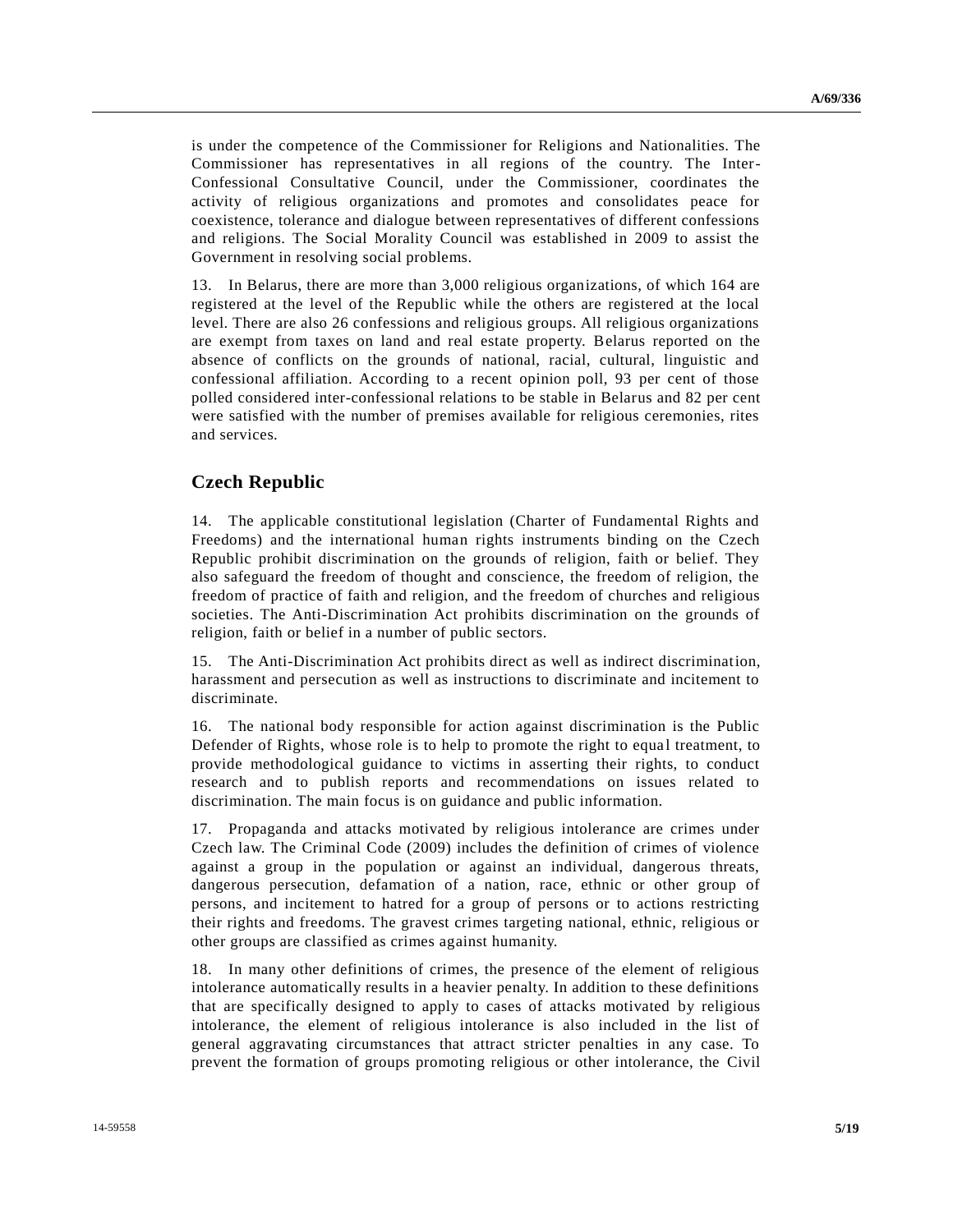Code (2014) introduced a ban on the establishment of a legal person in cases where the purpose of such a legal person is to deny or restrict the individual, political or other rights of individuals because of their nationality, sex, race, origin, political or other opinion, religion or social status (section 145).

19. As in past years, the Culture Ministry's Churches Department has not identified any manifestations of religious intolerance on the part of registered churches and religious societies and their representatives. The registration and activity of churches and religious societies is regulated by Act No. 3/2002 (Churches and Religious Societies Act), as amended, concerning the freedom of religion and the status of churches and religious societies.

20. The Czech Republic reported that the Government Council for Human Rights includes experts on religious freedom and that the Council has a subsidiary Committee against Discrimination, set up to address discrimination on all grounds, including religion, faith or belief. The Churches Department also promotes interfaith dialogue, and grants financial subsidies to civic associations and activities countering racial and religious prejudice and contributing to interfaith dialogue.

## **Germany**

21. Germany reported that the Federal Government programme on "Cohesion through participation" continued to fund projects for democratic participation, combating extremism in eastern Germany, and establishing a lively and democratic community culture. Between 2010 and 2013, significant funding was allocated primarily to towns and communities particularly affected by social and economic changes. This programme, which has been extended to 2016, is designed to prevent potential extremist threats and to strengthen the essential requirements for peaceful coexistence on an equal footing.

22. The Federal Agency for Civic Education and other recognized civic education bodies provide a wide range of initiatives on migration and integration issues, including printed materials and a wide range of online formats (e.g. teaching material), school competitions and programmes for local journalists, as well as study trips to Israel. It stated that given Germany's history, providing information about the Holocaust represents one of the Federal Agency's focus areas. The Federal Government also actively supports networking and civic engagement, for instance, through the Alliance for Democracy and Tolerance.

23. For many years, the Federal Ministry of the Interior has successfully promoted Christian-Jewish cooperation and interreligious and intercultural dialogue between Christians and Jews; in recent years, it has extended the dialogue to a trialogue at the international level with Muslims. The Ministry promotes, inter alia, the German Coordination Council of Associations for Christian-Jewish Cooperation, the International Council of Christians and Jews and various individual projects seeking to promote interreligious and intercultural dialogue between these faiths.

24. In May 2013, a working group set up by the German Islam Conference (www.deutsche-islam-konferenz.de) published a declaration on "Promoting social cohesion: preventing polarization", and launched an initiative against social polarization focused on preventing anti-Muslim attitudes, anti-Semitism and "Islamism being understood as extremism among Muslims motivated by religion".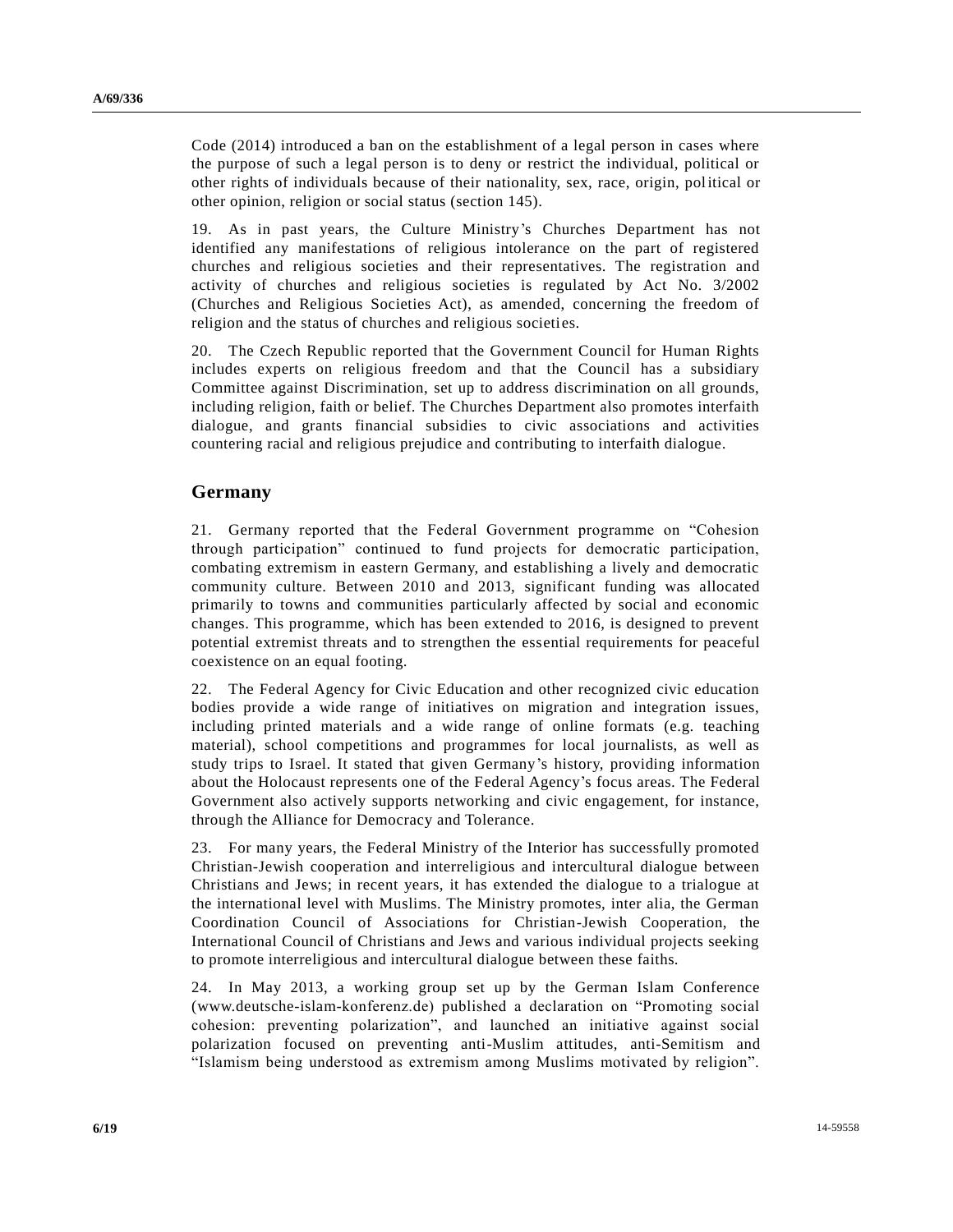The Conference also identified criteria to fund projects, primarily with young people. In addition, the recommendations by the German Islam Conference and t he Scientific Council form the basis for the establishment of four Islamic theology centres at German universities. The Federal Government has earmarked funds to promote these centres over a period of five years in an effort to train students as Islamic researchers, social workers, Islamic religion teachers and Islamic scholars to teach at mosques, among other things.

25. The National Action Plan on Integration (2007) addresses "immigrants in the public service" and demonstrates the commitment of the Federal Government to raising the number of staff members with an immigrant background in the public service. Germany reported that, to date, their ratio is relatively low when measured against their share of the overall number of employed persons in Germany. It reported that providing all social groups with the opportunity to take part in decision-making processes and tapping their knowledge and abilities — irrespective of their faith or belief — is a challenge yet to be met by the public administration.

26. In Germany, offences involving discrimination against persons based on religion or belief — particularly violent offences — are separately recorded and analysed as hate crimes and are considered politically motivated crimes. Approximately 90 per cent of these offences have been attributed to right-wingoriented and politically motivated crimes. Under criminal law, hate crime involving contempt for other human beings — which includes discrimination or violence based on religion or faith — means that the courts generally hand out stricter sentences, or, in the case of murders — consider the offender to have acted on biased motives (section 211 of the Criminal Code). Specific forms of hate crime involving religious aspects are also punishable, depending on the individual case, as incitement to hatred (section 130 of the German Criminal Code), as the defamation of religious associations (section 166 of the Code) or as insults (section 185 of the Code), at least if the offence was targeted at individuals.

27. According to police crime statistics, a total of 2,404 cases of incitement to hatred and 60 cases of defamation of religious associations were reported in 2013, with the clear-up rate being 65 per cent and 36.7 per cent, respectively. Insults with a religious background are recorded under the sub-heading "religion", provided an application for criminal prosecutions is filed.

28. In Germany, the police work to combat hate crimes through several measures. Firstly, hate crimes are prosecuted as offences against State security and are recorded separately. The police forces take regular preventive measures such as stepping up physical protection or police controls with regard to especially vulnerable points, such as Jewish cemeteries. Secondly, the police work to analys e the national number of cases through a differentiated analysis, enabling policymakers to draw important conclusions for potential prevention measures. Thirdly, in 2009, the catalogue of police measures to combat right-wing politically motivated crimes was completely overhauled and recommendations for action were added, ensuring that the relevant offences can be perceived, recorded and combated in a more targeted manner. Fourthly, the police forces of the Federal Länder support victims' assistance projects, associations and institutions and other counselling bodies in an effort to encourage those seeking help to come forward, to reduce barriers and to raise confidence in the police and their work.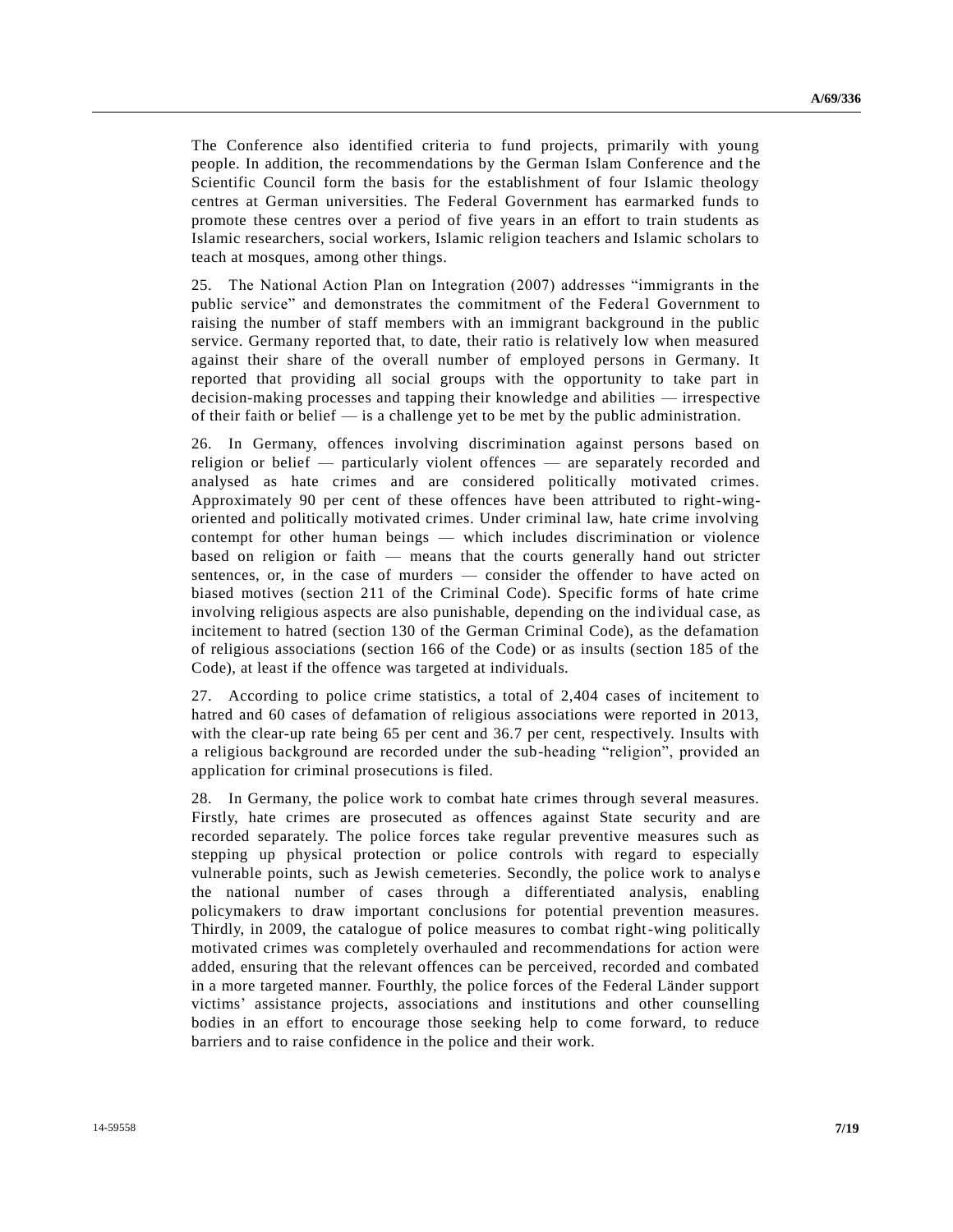29. Germany also reported that the Bundesrat, with the active support of the Federal Government, has decided to initiate procedures before the Federal Constitutional Court to ban a right-wing extremist party.

#### **Greece**

30. Greece outlined the legislative framework as well as a number of measures and actions implemented by the Ministry of Education and Religious Affairs that contribute to combating intolerance, negative stereotyping, stigmatization, discrimination, incitement to violence and violence against persons, based on religion or belief. Religious freedom in Greece is enshrined in article 13 of the Constitution, in the relevant international conventions signed by the country and, in particular, in article 9 of the European Convention on Human Rights.

31. The Orthodox Church of Greece is autocephalous and self-governing and recognized by the Constitution as the "dominant" religion owing to its long cultural tradition. Although this constitutional provision institutionally guarantees the Orthodox Church, it does not mean or imply in any way some reduction or restriction of the religious freedom of other religions since article 13 of the Constitution protects the right to free religious conscience and the expression of religious beliefs. In Greece, the dialogue between State and ecclesiastical jurisdictions and religious communities is constitutionally guaranteed and regulated within the constitutional guarantee of religious freedom.

32. The Greek authorities have taken the necessary steps for the construction of a mosque in the municipality of Athens, to be financed exclusively by national funds and the tender for its construction was awarded in November 2013. A decision of the Supreme Administrative Court on an appeal against the construction of the mosque in the designated site is expected to be considered in 2014. A special law has also been drafted to assist with the construction of new mosques, and the reconstruction of already existing mosques, in the region of Thrace.

33. Since the 1990s, the "Education of the Muslim minority children of Thrace" project has been a policy of the State aimed at upgrading the education of the children of this minority and fostering their integration in society as equal citizens of Greece and the European Union. In accordance with the 1923 Treaty of Lausanne, Greece guarantees the proper functioning of the existing minority schools, supported and funded by the State. The majority of children of primary school age attend bilingual minority education programmes, under which both Greek and Turkish are used as languages of instruction, but also constitute separate language subjects in the curriculum.

34. With regard to the education of Jews in Greece, the Ministry of Education allows for the appointment of teaching staff, at public expense, in the schools of the Jewish communities in Athens and Thessaloniki, in response to their requests. In addition, Greece provides for the operation of the 80th Primary School in Larissa, a public Jewish school that has been in existence since 1931, in which teachers of both Greek and Hebrew are appointed by the State.

35. The General Secretariat for Religious Affairs, in collaboration with the General Secretariat for Youth and the Jewish Museum of Greece, is implementing an educational activity entitled "Teaching about the Holocaust in Greece". Every year,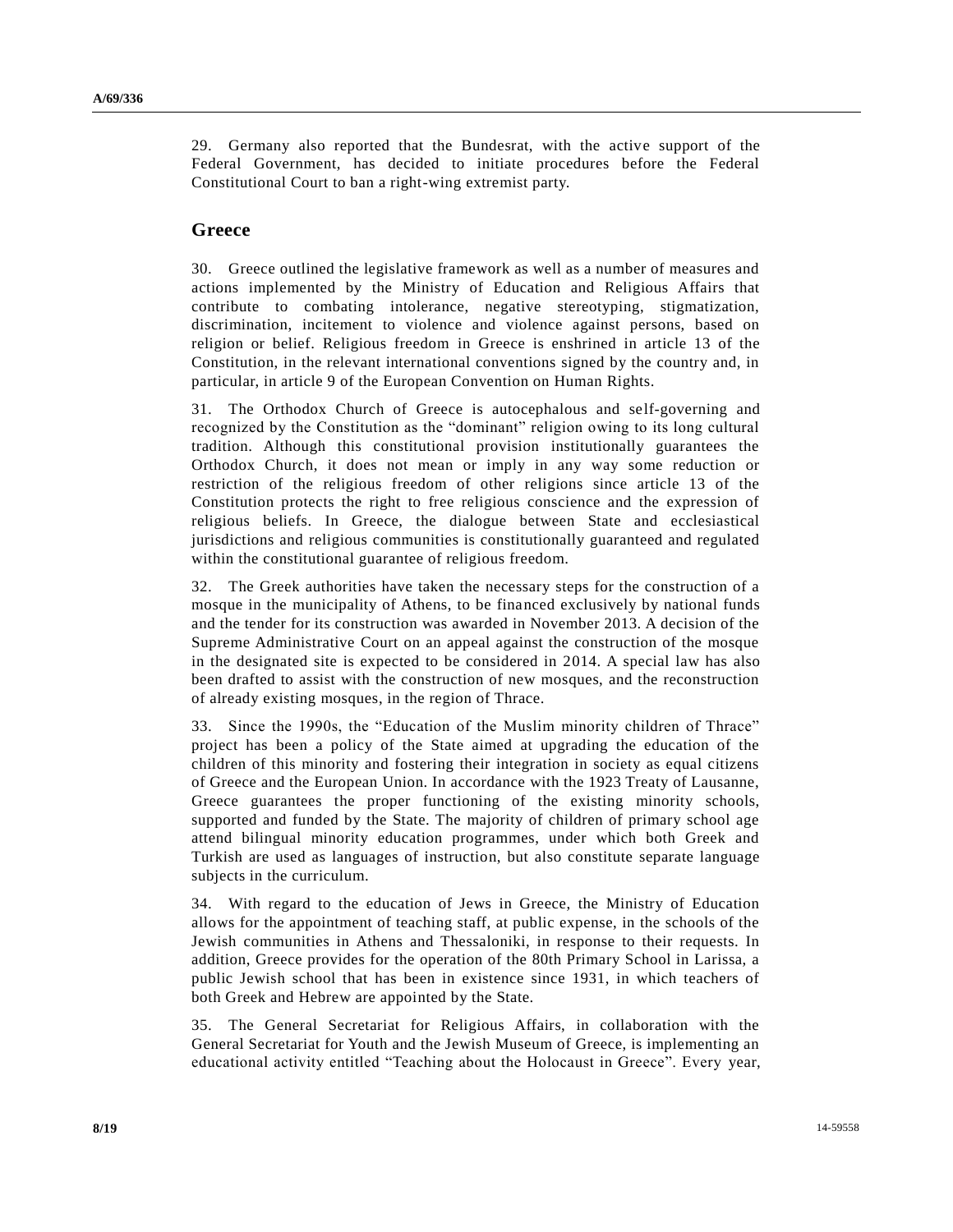the Ministry of Education and Religious Affairs, in cooperation with the Jewish Museum of Greece, organizes educational visits of non-Jewish students to the Auschwitz Museum in Poland.

36. The Hellenic Police has established a telephone code (11414) that allows for secure, anonymous and protected private communications, reports or complaints about any criminal behaviour with racist characteristics or motives. A part of the police website (www.astynomia.gr) has been devoted to racist violence matters. A mechanism for recording racist and xenophobic incidents and a unified database have been established, with a view to promptly notifying international organizations and monitoring the progress of all relevant cases. In addition, a unified State mechanism for recording racist incidents has been set up within the Ministry of Justice, Transparency and Human Rights. The Hellenic Police forwards the data reported to, or recorded by, their services to the Ministry of Justice for further processing as well as for monitoring the progress of the relevant cases.

37. Circular 7100/4/3, dated 24 May 2006, on dealing with racism, xenophobia and intolerance during the performance of police officers' duties stipulates that police officers should examine whether there is a racist motive behind a criminal offence. All police personnel receive a guide on police behaviour towards religious and vulnerable social groups, listing the different categories of vulnerable groups and giving clear instructions as to the behaviour of police officers towards such groups. There is a continuous effort for their further training on human rights and, more specifically, on dealing with incidents of racism or intolerance and on respecting the particularities of those belonging to vulnerable soc ial groups living in Greece.

38. The Ministry of Justice, Transparency and Human Rights reported that on 20 November 2013, a new anti-racist draft law entitled "Amendment of Law 927/1979 and adaptation to the Council of the European Union Framework Decision 2008/913/JHA of 28 November 2008, on combating certain forms and expressions of racism and xenophobia by means of criminal law" was submitted to Parliament. The draft law (after its discussion in the framework of the competent parliamentary committee) will be discussed by the plenum, once scheduled by Parliament.

## **Italy**

39. The protection of religion, particularly with regard to individuals, associations and religious organizations, is guaranteed in accordance with articles 8 and 19 of the Constitution of Italy, which concern the establishment of relationships between the State and religious denominations and the right to freedom of religion. Italy recalled that there is no State religion, other than the agreement between the Roman Catholic Church and the Government of Italy. Over the years, the Government has signed several agreements (*intese*) with other denominations, which provide, inter alia, for the autonomy and independence of these denominations and provide for issues fundamental for believers and religious practices. These *intese* generally include provisions for spiritual assistance in collective institutions; education; recognition of civil marriages; fiscal treatment and financial relations between the State and the religious denominations; protection of places of worship and cultural and historical assets; guarantees regarding cultural identity; free exercise or worship; and religious festivities and organizations. Several *intese* have been concluded over the years with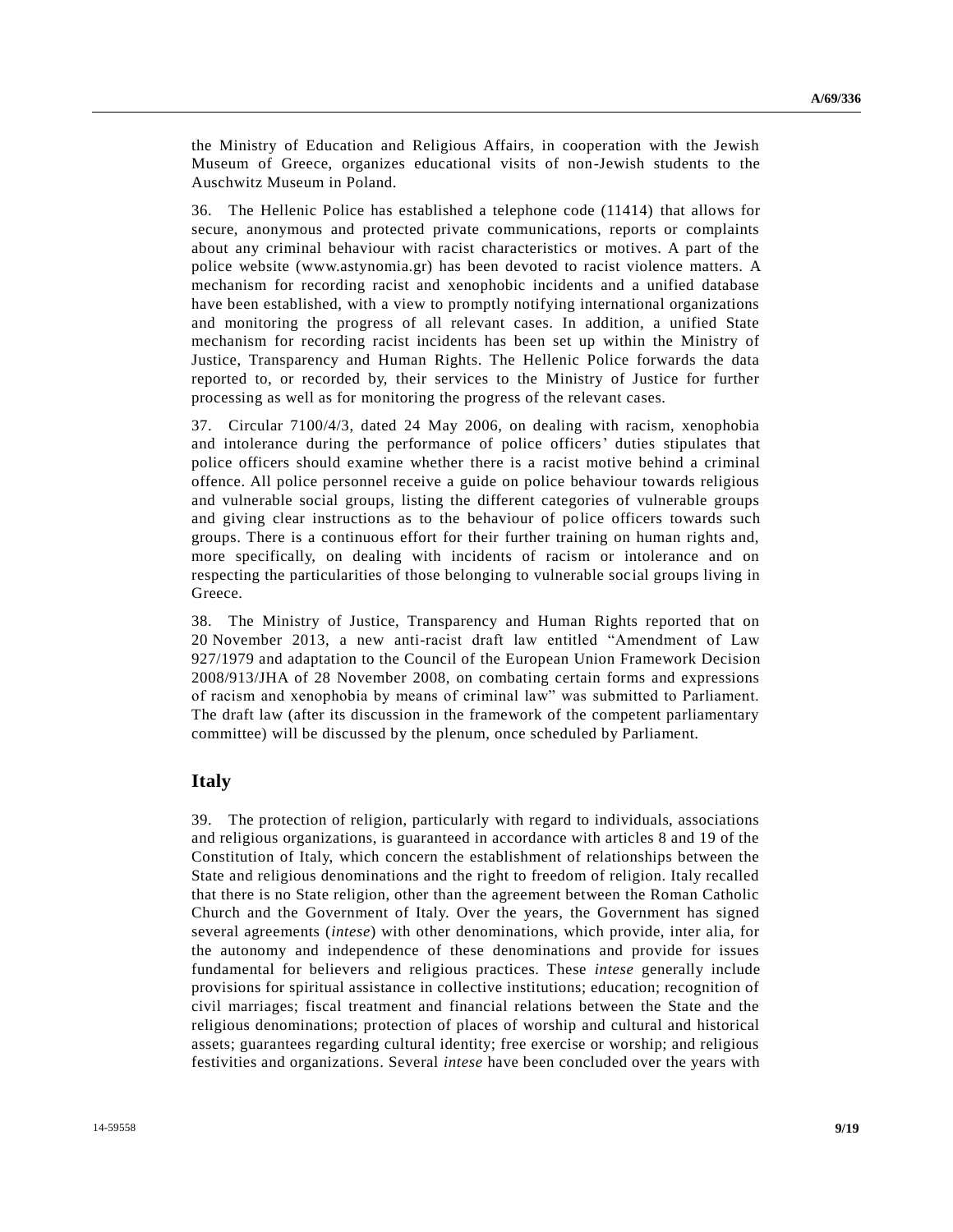denominations and new agreements are being defined with other religious organizations.

40. Italy noted that religious denominations without these agreements enjoy the same treatment as others and that the absence of an *intesa* does not affect a religious group's ability to worship freely. A denomination that does not sign an *intesa* is still able to apply for financial support of the State for the building of religious sites, consistent with the purpose stated in the denomination's statute and previous public manifestations.

41. The Office of Studies and Institutional Relations at the Presidency of the Council of Ministers carries out activities aimed at implementing constitutional provisions for freedom of religion; raising public awareness of freedom of thought and religion; maintaining relations with all religious denominations in Italy; affirming the principle of equal dignity of all religious denominations; and preventing discrimination. The Office is in continuous contact and cooperation with the national organization of the Jewish community, mainly on issues related to the implementation of the *intesa* and problems of discrimination.

42. Italy reported that since 2005, it has been fostering a dialogue between the State and the Muslim community and that the Ministry of the Interior has established the Council for Islam in Italy. Since 2010, a Committee for Italian Islam has been focusing on issues of integration and the exercise of civil rights. It reported that in 2011, the Ministry for International Cooperation and Integration, promoted the "Conference of religions, culture and integration", intended to enhance the religious factor in the process of mutual understanding, dialogue between cultures and integration of migrants. It added that the Ministry of the Interior has funded projects to promote interfaith dialogue within the framework of the European Integration Fund.

43. The National Office against Racial Discrimination, established within the Department for Equal Opportunities of the Presidency of the Council of Ministers and operating as a national equality body, takes concrete steps to ensure that protection against discrimination is effectively and properly enforced.

44. Italy reported that innovative initiatives and actions have been aimed at increasing the level of protection and support for victims facing discrimination on the basis of religion or belief, including awareness-raising campaigns (particularly on Holocaust Remembrance Day), as well as a number of events taking place during the National Week against Racial Discrimination.

#### **Luxembourg**

45. Luxembourg has repeatedly spoken in favour of intercultural and interreligious dialogue and condemned racism and xenophobia in all its forms and manifestations, both nationally and internationally. Luxembourg participated in the fifth United Nations Alliance of Civilizations Forum, held in February 2013 in Vienna, co-signing the Vienna Declaration, and together with the Council of Europe, Luxembourg held the 2011 meeting of the Council of Europe on the religious dimension of intercultural dialogue.

46. Under the principles of religious freedom (the freedom to have a religion or not, and to abandon or change religion) and free public exercise of religion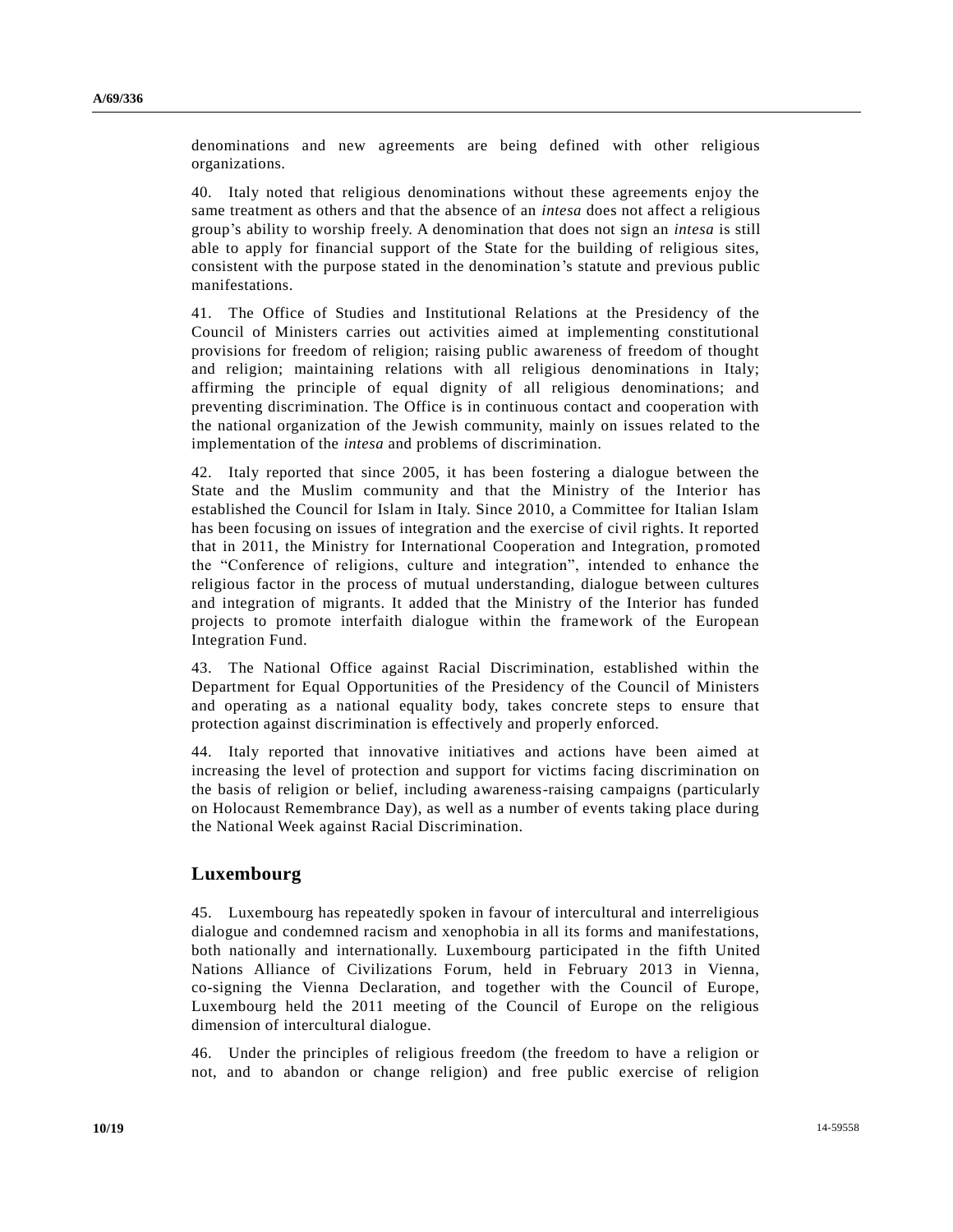contained in article 19 of the Constitution, all communities can exercise , including in public, their beliefs without reservation, in conformity with domestic law. Luxembourg reported that dozens of religious or philosophical communities coexist and work in the country. The Constitution guarantees all citizens equality before t he law. In the absence of a provision to the contrary, foreigners in the territory of the Grand Duchy are treated as nationals (article 10 bis and 111 combined with the Constitution and law of the Constitutional Court). Article 19 of the Constitution stipulates that "freedom of worship, public practice, and freedom to manifest religious opinions are guaranteed, except for the punishment of offences committed in connection with the use of these freedoms".

47. It noted that the Chamber of Deputies has clarified the criteria for the establishment and operation of a religious community to be in agreement with article 22 of the Constitution. The Government programme, adopted following the elections of October 2013, represented a fundamental change in the relationship between the State and religions in respect of the equal treatment between religious groups as well as the neutrality and independence of the State, and established a commitment for the Government to consult and engage with the different religions represented in the country. The programme also redefined the relationship between municipalities and worship, and established a single, neutral and harmonized "values education" for all students at primary and secondary education institutions.

48. Under the principle of religious freedom, all religions may be practised in Luxembourg provided they respect public order. Religions can receive subsidies to cover part of the costs of their operations, regardless of whether they are contracted or not. At present, eight religious groups — Catholic, Protestant, Reformed Protestant, Anglican, Jewish, Serbian Orthodox, Romanian and Greek — receive such support. Luxembourg noted that the Russian Orthodox Church has recently announced its interest in an agreement and negotiations were held with the Muslim community but stopped at the request of the Chamber of Deputies, given the possible future fundamental reform of the current legal system.

49. Dialogue with religious communities in the country — including the Muslim community — began in February 2014 and further meetings are planned in order to initiate the process of legislative or constitutional reform.

50. The Luxembourg Office of Reception and Integration deals with the reception and integration of foreigners in the Grand Duchy of Luxembourg. The Centre for Equal Treatment carries out its tasks independently and promotes, analyses and monitors the equal treatment of all persons without discrimination based on race or ethnic origin, sex, sexual orientation, religion or belief, disability or age.

51. The basic text that prohibits discrimination based on religious grounds is contained in title 8, chapter 6 of Penal Code Book 2, entitled "Racism, revisionism and other forms of discrimination". The Penal Code also sanctions (imprisonment from eight days to two years and/or a fine of 251 euros to 25,000 euros) incitement to discrimination, hatred or violence against a person or entity, group or community based on one of the elements referred to in article 454. Incitement to disc rimination, violence or hatred based on membership (or non-membership) or religious belief, actual or supposed, is punishable (article 457-1). Denial is considered to be a form or manifestation of racism or xenophobia and incitement to racial or religious hatred, and article 457-3 punishes the challenging, minimizing, justifying or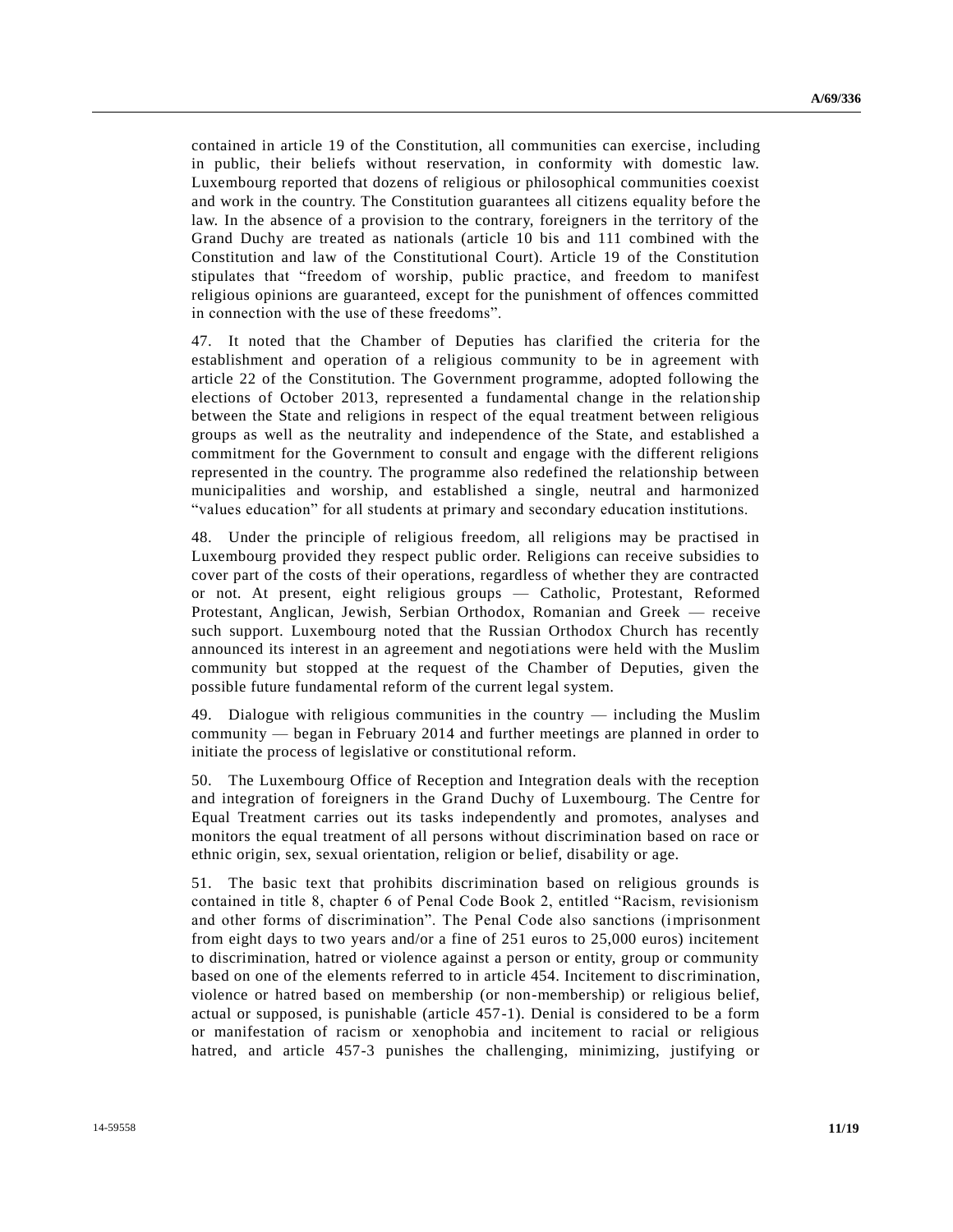denying the existence of one or more crimes against humanity, war crimes or genocide.

#### **Mexico**

52. Mexico reported on the various actions carried out by the National Council to Prevent Discrimination. The Council has carried out a number of activities aimed at promoting dialogue. Since 2011, it has held a round table on "Religions for non-discrimination," in order to have a dialogue with representatives of various religions and to be aware of the problems of discrimination to which they are subjected, as well as their perceptions of discrimination in the country. This round table meets quarterly and seeks to create a forum that allows the religious groups to be aware of discrimination cases and to take joint action. On 13 November 2013, the Council held a forum on religious freedom and non-discrimination within the context of the International Day of Tolerance at the Museum of Memory and Tolerance. Similarly, the International Week of Lay Culture was held from 18 to 20 March 2014.

53. The Council has also participated in other conferences and events on religious issues. A workshop on anti-Semitism and religious intolerance organized by the Facing History and Ourselves Organization and the Pan-American Development Foundation was held in March 2014. The Council also participated in an online conference on diversity and religious discrimination in America.

54. Mexico stated that the Council is empowered to receive complaints against acts of discrimination, based on the provisions of the Federal Law to Prevent and Eliminate Discrimination (CONAPRED/DGAELPP/107/132). This law strengthens protection guarantees and the right to equality and non-discrimination and the prohibition of discrimination. One of the major achievements under this reform is the single unification of the complaints procedure, which is now compulsory for both the public service and private individuals. Similarly, the reformed law includes a section on reconciliation which, according to article 64, is the stage of the grievance procedure at which the Council tries, as appropriate, to reconcile the parties to resolve an issue, always ensuring the maximum protection of the rights of the victims of discriminatory behaviour or social practices.

55. Between 2010 and 2014, the Council reported that it had received and responded to 31 complaints and claims related to alleged acts of discrimination based on religion or belief, 87 per cent of which were acts attributed to individ uals. The main grounds of the alleged acts of discrimination were related to anti-Semitism, religious beliefs, religion or conscience.

56. The Council promotes programmes and educational activities that contribute to building a culture of equality and respect for the fundamental rights of all people. The distance education programme, called CONNECT, has a specific course entitled "Tolerance and diversity of belief". In 2013, 959 people participated in this course.

## **Paraguay**

57. Paraguay stated that article 24 of the Constitution protects religious freedom and belief.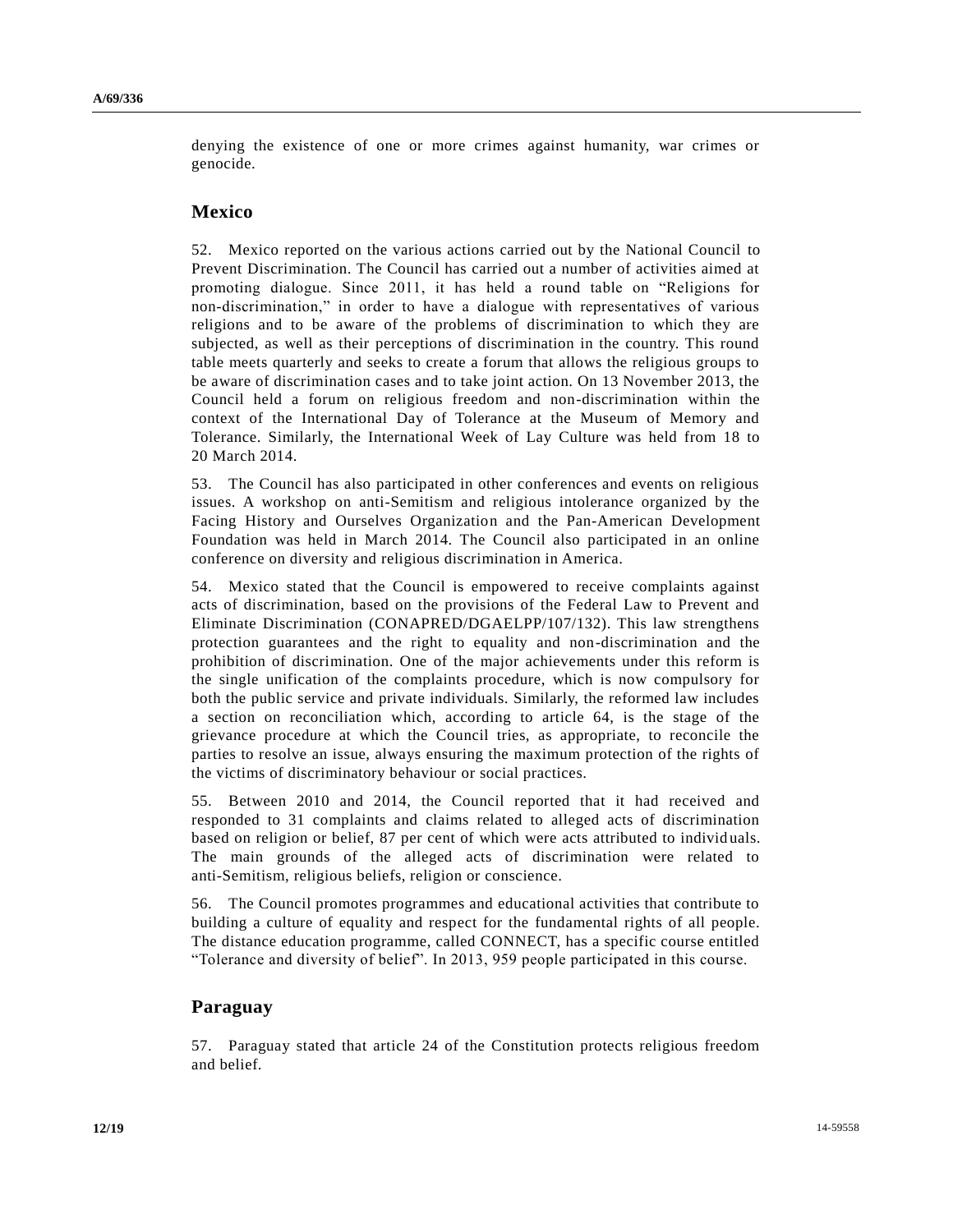58. Under the Ministry of Education and Culture, the Vice-Ministry of Culture is in charge of registering all churches and religious entities and it carries out a series of activities to promote respect among registered churches and religious and philosophical associations.

59. The Permanent Forum of Interreligious Dialogue of Paraguay, established by ministerial resolution 28561/11, aims at interreligious cooperation and organizes periodic meetings, as well as national and international conferences, seminars and expert meetings, with the participation and involvement of religious and philosophical communities and the community in general.

60. The Vice-Ministry of Culture had received no complaints regarding cases of discrimination based on intolerance, negative stereotyping, stigmatization or incitement to hatred or discrimination based on religion and belief.

## **Philippines**

61. In order to address grave concerns raised by the National Commission on Muslim Affairs regarding alleged discriminatory acts committed against Muslim women in schools, workplaces and Government agencies in the country, the Philippine Commission on Human Rights released Human Rights Advisory No. A2013-002 on 8 August 2013, on the issue of the wearing of headscarves and veils in the form of hijabs, burkas and niqabs in schools, universities and other training institutions.

62. Philippines reported that this Advisory states that, in applying the provisions of the Philippine Magna Carta of Women (Republic Act No. 9710) and its Implementing Rules and Regulations, it is clear, unambiguous and unequivocal that Muslim women have the right to wear hijabs and that national agencies have a corresponding mandate to ensure that such exercise of religious belief is not breached by any State actor or private individual except when warranted by the standards set out by law.

63. The Commission on Human Rights then directed the Presidential Human Rights Committee within the Office of the President to issue a proposed appropriate communication that would underscore the policy of the Government to respect the wearing of headscarves or hijabs by Muslim women. It also directed various Government agencies to issue the appropriate directives and formulate policy guidelines on the wearing of headscarves or hijabs by Muslim women for implementation and compliance by Government agencies, schools, universities and training centres, and private companies.

#### **Russian Federation**

64. The Constitution of the Russian Federation, in particular articles 14 (1) and 28, guarantees freedom of conscience and freedom of religion, including the right to profess, individually or jointly with others, any religion or no religion, to freely choose, possess or disseminate religions or beliefs and to act in conformity with them. Article 29 of the Constitution guarantees the right of all persons to freedom of thought and speech. Propaganda or campaigning to incite social, racial, national or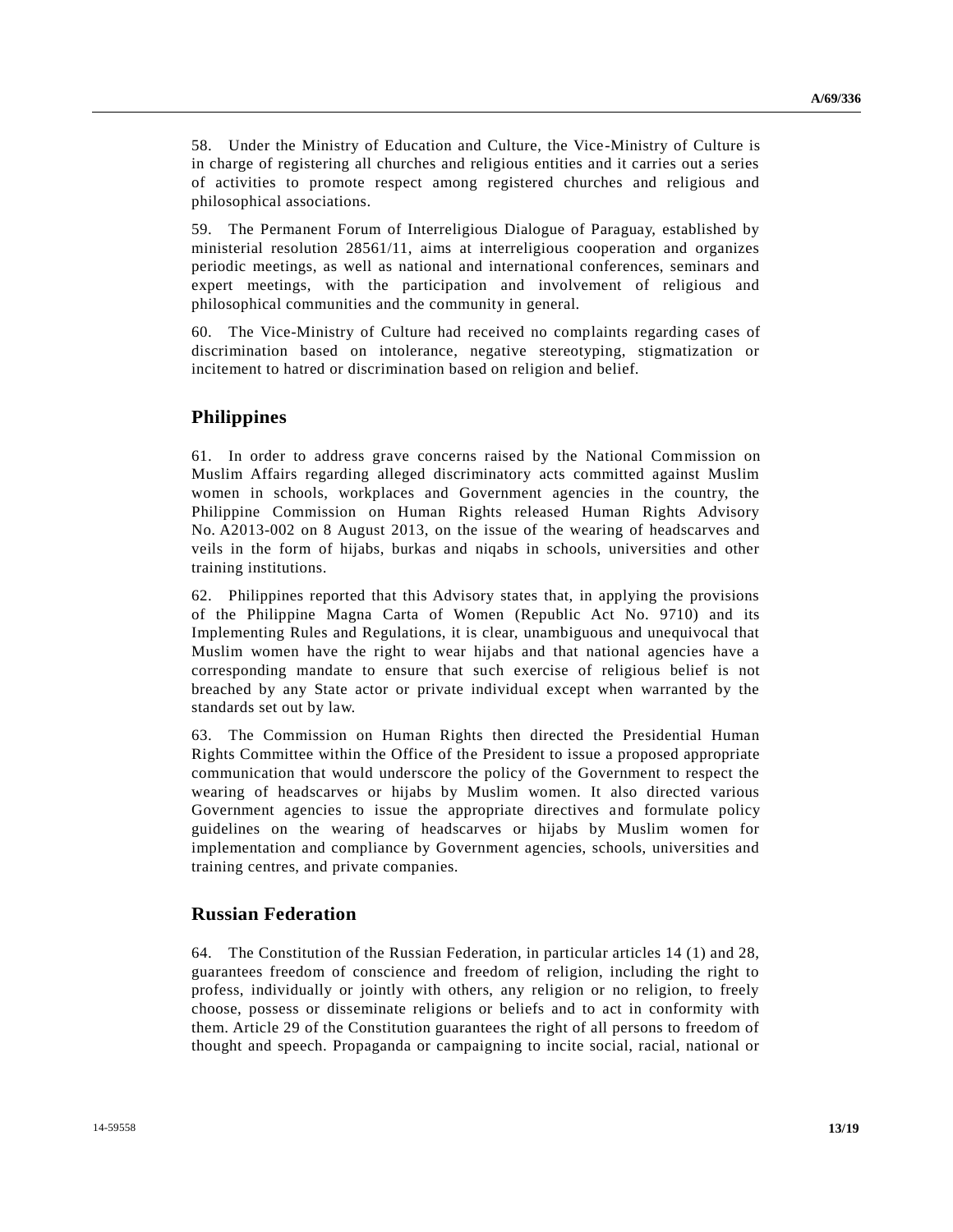religious hatred or enmity are impermissible. Propaganda of social, racial, national, religious or linguistic superiority is prohibited.

65. In accordance with the Presidential Decree on the Strategy of the State National Policy of the Russian Federation until 2025 (No. 1666 of 19 December 2012), the elimination and prevention of any form of discrimination on social, racial, national, linguistic or religious grounds are among the components of the State's national policy.

66. The legislation of the Russian Federation envisages application of a wide spectrum of criminal and administrative measures and responsibility for acts of extremism. The Russian Federation reported that this legislation fully corresponds with the provisions of General Assembly resolution [68/169.](http://undocs.org/A/RES/68/169) Article 282 of the Criminal Code establishes criminal liability for acts intended to incite hatred, enmity or hostility, or the humiliation of a person or a group of persons on the grounds of, inter alia, sex, race, ethnicity, language, origin or religion.

67. Article 15 of the Federal Law on the Counteracting of Extremist Activities stipulates an obligation to compile a federal list of materials considered extremist by the courts. On 3 February 2014, Federal Law N5FL strengthened measures and liability for extremist activities, including for crimes of extremism motivated by religious hatred or enmity. In the case of actions aimed at the complete or partial extermination of a religious group by killing its members, inflicting grave injuries to their health or by creating living conditions aimed at their physical destruction, liability will come under article 357 ("Genocide") of the Criminal Code.

68. A number of measures are also envisaged in the Administration Code for actions that will not be considered a crime. To assist law enforcement bodies in their work in investigating crimes committed on the grounds in question, a special methodological manual was published on how to qualify crimes motivated by political, ideological, racial, national or religious hatred or enmity towards a social group.

## **Saudi Arabia**

69. Saudi Arabia reported that it is a country which is Arab and Islamic, and based on the Koran and the Shariah, which is based on justice and equality and rejects discrimination on the basis of religion and beliefs.

70. The Ministry for Muslim Affairs, on 7 December 2011, presented a document to all imams and religious leaders in the country ordering that they address others with respect and that they not "demonize" or criticize other people, religions or branches of religion. Failure to comply with this order is met with a sanction, and people have been penalized pursuant to it. It added that over 29,900 seminars and 30 specialized training sessions directed at 2,515 imams and religious leaders have been held. Similar initiatives are also being carried out by the Ministry of Education in schools across the country, and teachers have been sanctioned for discriminatory behaviour. Saudi Arabia has signed an accord with the King Abdulaziz Centre for World Culture in order to hold dialogues and train 40,000 imams to be increasingly tolerant in their religious addresses and activities.

71. Saudi Arabia noted that article 61 of the Labour Law prohibited servitude and the withholding of full or partial salary without a court decision, and also provided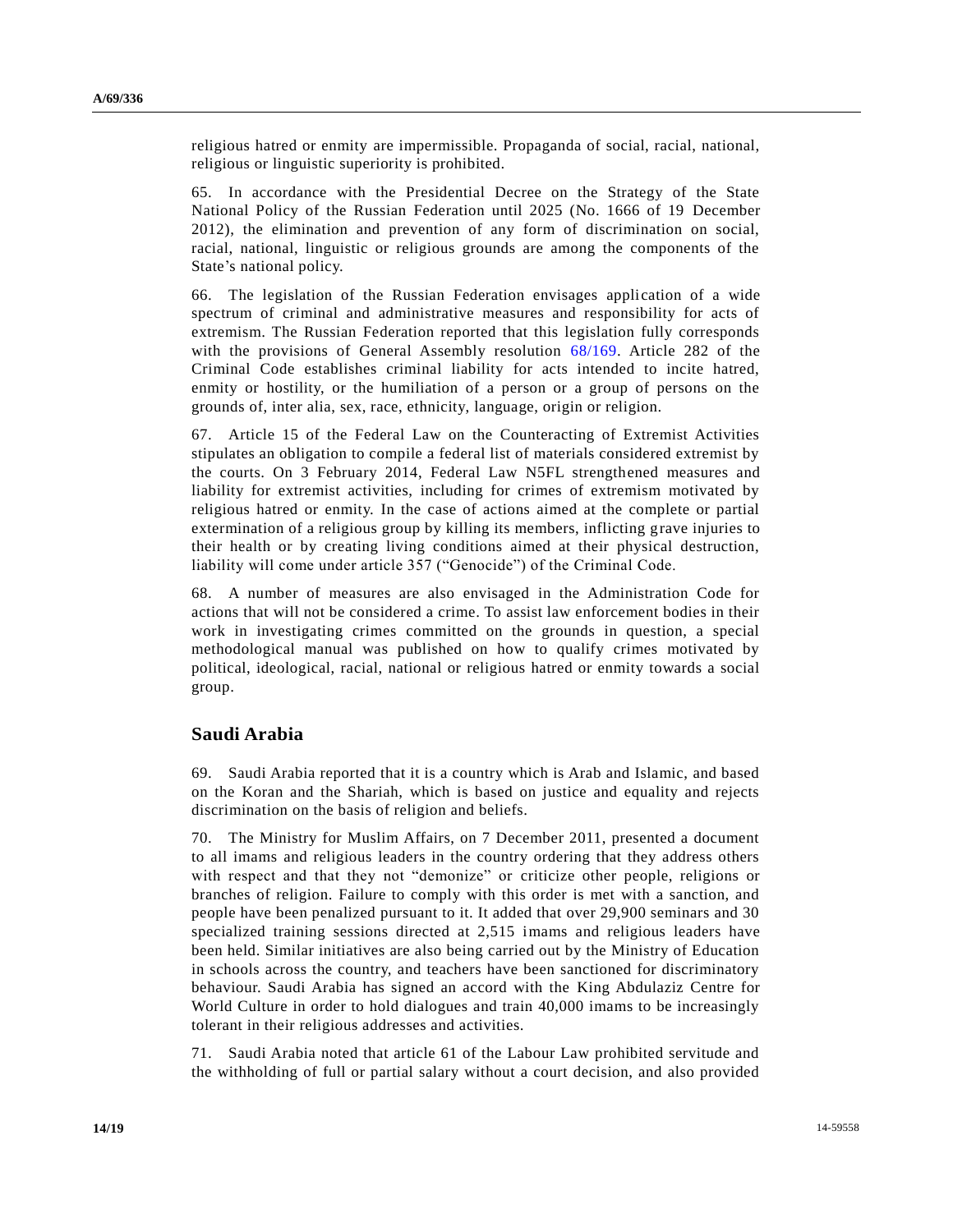that workers be treated with dignity and respect, including with regard to their religion. Article 6 of the Law to Combat Cybercrimes provided for a penalty of a maximum of five years or 3 million rials for use of social media and/or technology to incite people or insult the system/establishment in Saudi Arabia, religious values, morality, or private life.

72. The Kingdom is developing an educational curriculum to enshrine the value s of Islam and tolerance of others, as well as to combat radicalism with respect to religion and branches of religion. It aims to deepen dialogue on religious and cultural issues, in a spirit of tolerance and harmony. It noted that since its launch in 2008, the King Abdulaziz Centre for World Culture was sponsoring dialogues among all religions and civilizations and had organized conferences in Madrid, New York and Geneva.

73. It reported that the King Abdullah Bin Abdulaziz International Centre for Interreligious and Intercultural Dialogue was established in 2011 in Vienna, and an extraordinary summit of the Organization of Islamic Cooperation was held in Mecca on 14 and 15 August 2012 on the subject of Islamic principles and combating radicalism, under the auspices of the King of Saudi Arabia.

## **Switzerland**

74. Switzerland reported on measures to promote a domestic climate of religious tolerance, peace and respect. It stated that Jewish communities (numbering about 17,000 people) in the cantons of Zurich, Bern, Fribourg, Basel-Stadt, St. Gallen and Vaud have a public law status while, in other cantons, they are organized as associations. It stated that there are two umbrella organizations at the national level: the Swiss Federation of Jewish Communities and the Platform of Liberal Jews in Switzerland. Between 2001 and 2013, the Department for the Fight against Racism supported 60 projects to raise awareness against anti-Semitism and Holocaust denial. As part of the Task Force for International Cooperation on Holocaust Education, Remembrance and Research, Switzerland has also set up a support group to carry out projects such as study tours and trips for continuing education.

75. There are 330,000 Muslims in Switzerland who represent 4.9 per cent of the population. Currently, there is no national association representing all Muslim people in Switzerland; however, there are two umbrella organizations, namely, the Coordination of Islamic Organizations of Switzerland and the Federation of Islamic Organizations in Switzerland.

76. In November 2009, an initiative called "Against the construction of minarets" was approved — 57.5 per cent in favour and 42.5 per cent against — by voters in Switzerland. It was reported that this vote was at the forefront of the question of relations between the majority of society and religious minorities. A new paragraph in article 72 of the Federal Constitution has reintroduced a convocational provision at the federal level for the first time since the repeal of the article in 2001. It is in this context that federal authorities launched, in 2009, a dialogue with the Muslim population in order to fight against fear and stigma around Islam and to discuss issues of integration.

77. On 16 December 2011, the Federal Council took note of the consensus report entitled "Engaging the Muslim population: an exchange between federal authorities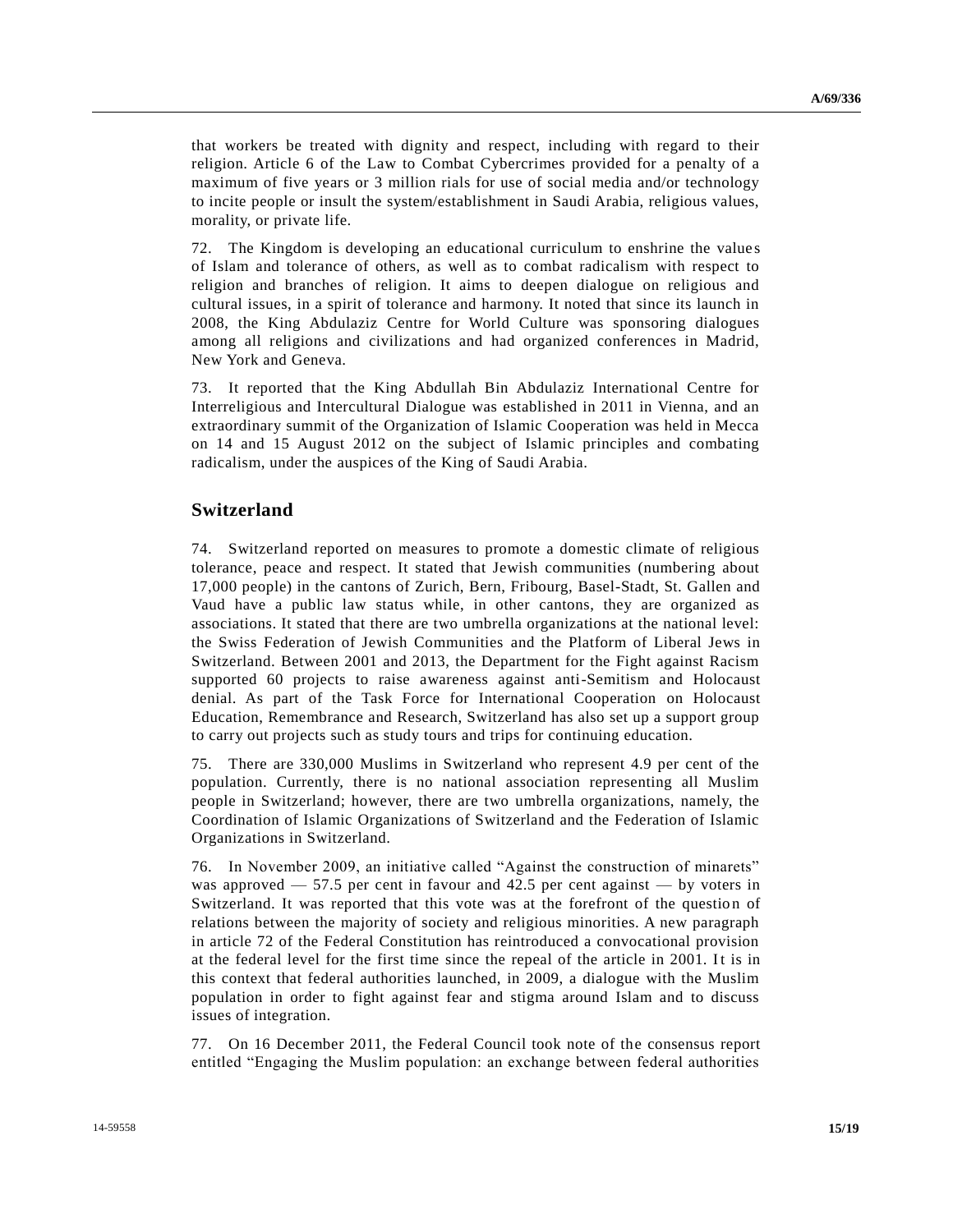and Muslims in Switzerland," which summarizes the most significant aspects that emerged from the dialogue, notably the recognition of the principles of the Constitution, such as equality before the law, the rule of law and democracy. It presents the measures taken by the Confederation and the cantons to encourage integration and equality of opportunity for Muslims and to ensure the peaceful coexistence of all people living in Switzerland, including a review of the admission of persons engaged in the management of religious activities, compatibility between religion and the obligation to serve, and any training for imams and those responsible for religious guidance.

78. Switzerland noted that following the acceptance of the popular initiative called "Against the construction of minarets", the Federal Council decided in 2010 to publish a report on the situation of Muslims in Switzerland (issued in May 2013). It stated that the key findings of the report show that the vast majority of Muslims participate in Swiss society and that their religion does not expose them to specific problems in their daily lives in Switzerland and rarely leads to conflict.

## **Turkey**

79. Turkey reported that it has signed and ratified all of the human rights conventions that protect the non-Muslim minorities' rights to belief and worship. The general instruction issued by the Ministry of the Interior in 2007 includes measures to eliminate instances that may hinder freedom of religion and belief and promotes work on coexistence. Delegations composed of Minority Problems Evaluation Board members have made several periodic contacts with various religious community representatives, providing the opportunity to resolve the issues brought up by the representatives of the non-Muslim religious community leaders. Under the coordination of the Ministry of European Union Affairs, delegations composed of the Ministry of European Union Affairs, Ministry of Foreign Affairs and Ministry of the Interior conducted numerous meetings with religious community leaders and senior clerics between 2006 and 2010.

80. Turkey also reported that religious foundations have been granted the right to hold immovable property to support their religious, charity, social, educational, medical and cultural needs by Law No. 4778, on Amendments to Several Laws. The term "mosque" was changed to "place of worship" in the construction law by Law No. 4928, on Amendments to Several Laws. With this amendment, any barriers to the construction of non-Muslim worship places were removed.

81. A project on raising the awareness of the public administration and law enforcement officers in combating discrimination was accepted on 18 April 20 14, and is being undertaken within the framework of alignment with the European Union process. "Society-backed policing" (*Toplum Destekli Polislik*), which went into effect in 2006, aims at preventing discrimination and at promoting contact and cooperation with the different segments of society. In order to raise awareness on combating discrimination and violence, units specializing in society-backed policing conduct various projects throughout the country.

82. Anti-discrimination efforts with respect to the judiciary and administrative affairs are also being made in Turkey. According to the May 2010 circular issued by the Office of the Prime Minister, which was published in the official journal (No. 27580), necessary precautions were ordered in order to eliminate any problems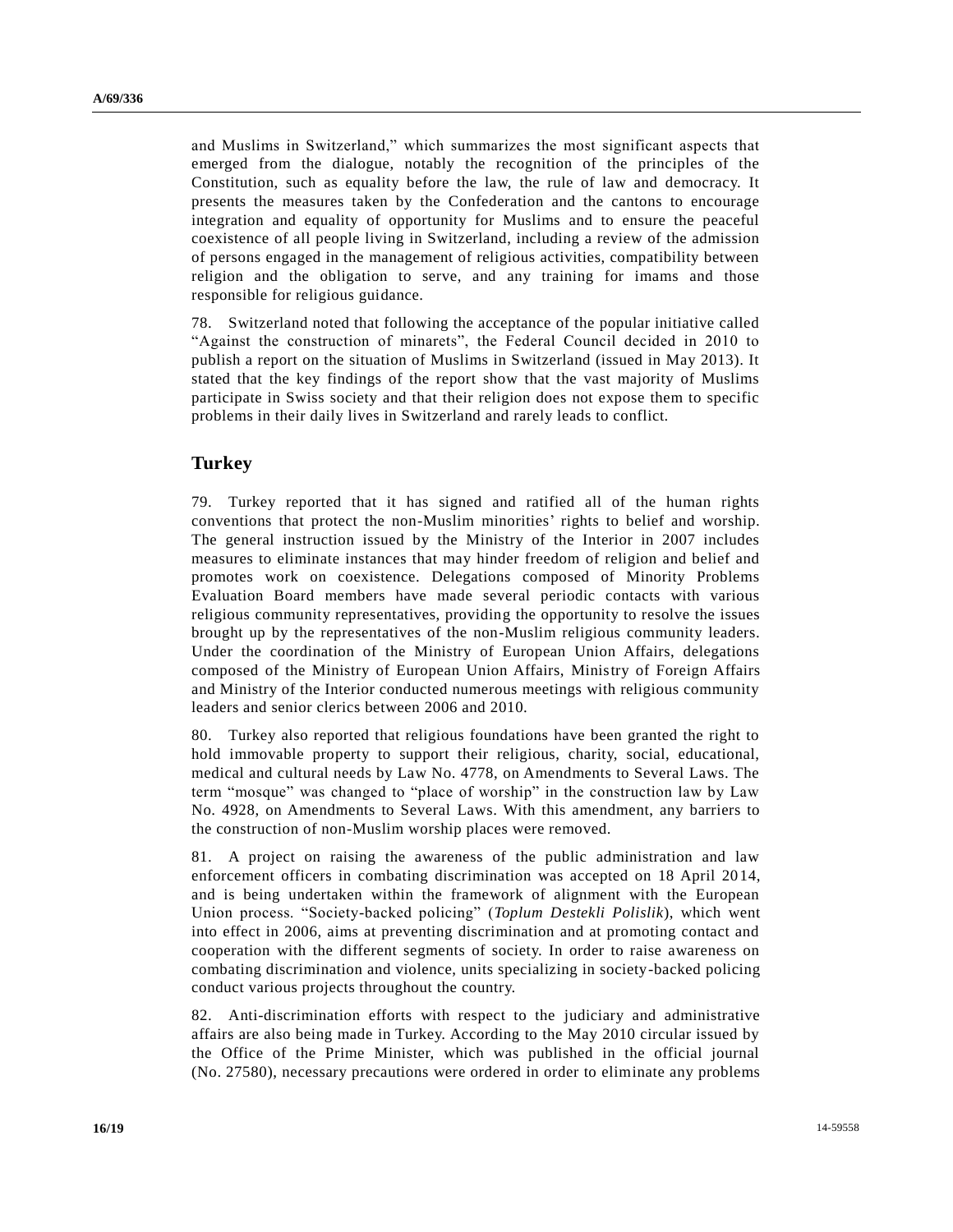caused by the implementation of any operation regarding the non-Muslim minorities and to immediately take legal action against any publications expressing enmity and hatred towards non-Muslim minorities.

83. Article 122 of the Turkish Penal Code, entitled "discrimination", was amended to "enmity and hatred" by the Law on Amendments to Several Laws in order to Promote Basic Rights and Liberties (2014). According to this article, "any person committing the following with an intention of linguistic, racial, national, gender, colour, handicap, political or philosophical view, religion and sect based discrimination will be sentenced to 1 to 3 years of imprisonment for preventing: (a) the sale, rental or transfer of a publicly offered good to a specific person; (b) a specific person's enjoyment of a service offered to the public; (c) the employment of a specific person; or (d) a specific person's economic activities."

84. Students have freedom of religion and conscience and there can be no hindrance to the freedom of religion and conscience in schools (articles 12 and 24 of the Constitution), and according to article 12 of the Basic Law on National Education, secularism is one of the basic elements of the Turkish education system.

## **United Kingdom of Great Britain and Northern Ireland**

85. The United Kingdom of Great Britain and Northern Ireland outlined key legislation to protect victims and tackle offenders, such as specific offences for stirring up hatred on the grounds of race, religion and sexual orientation (under part 3 and part 3A of the Public Order Act 1986 as amended); separate racially and religiously aggravated offences, which carry a higher maximum penalty than non-aggravated offences (under the Crime and Disorder Act 1998); and powers for the courts to increase the sentence of an offender convicted of a crime, where hostility towards the victim is based on their disability, race, religion/belief, sexual orientation or transgender identity (under the Criminal Justice Act 2003) to reflect the seriousness of hate crime.

86. In March 2012, a cross-Government action plan was published in England to tackle hate crime, bringing together the work of a wide range of departments and agencies to: prevent hate crime; increase reporting and victims' access to support; and improve the operational response to hate crimes. It includes specific work programmes to tackle anti-Semitism and anti-Muslim hatred, and actions to better engage with disabled, transgender, Gypsy, Traveller and Roma, and new migrant communities — as well as tackling racism, homophobia and transphobia in sports.

87. The Government has conducted a review of its actions under three core principles: (a) building the evidence base on hate crime by improving police recording of hate crimes with regard to disability, race, religion/belief, sexual orientation and transgender-identity; (b) strengthening its "robust" legal framework; and (c) investing direct funding support to professionals at the frontline, to voluntary sector organizations and to victims of hate crime.

88. It stated that one challenge that has continued to evolve is the task of removing hate material from mass media channels such as the Internet, while also protecting freedom of expression. The Government is working with the police and the Independent Advisory Group on Hate Crime to build relationships with leading social media providers and to improve their response to offensive and illegal hate -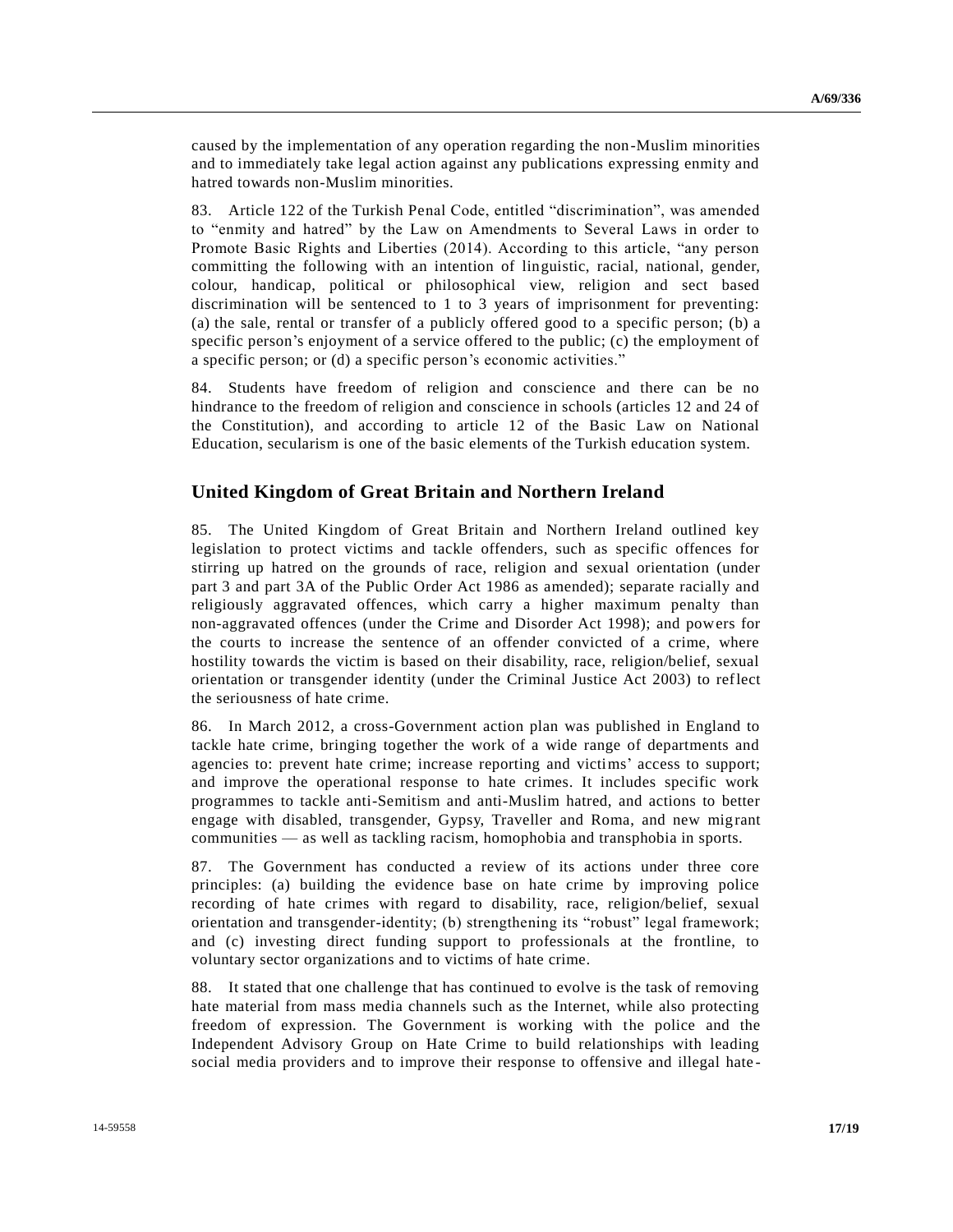related content online, including through support to the international working group of the Inter-Parliamentary Coalition for Combating Anti-Semitism. The Director for Public Prosecutions has also published guidelines for prosecuting cases involving social media communications, including hate crimes.

89. The Government has strongly condemned anti-Muslim hatred and targeted attacks on religious establishments, and has noted that the wider community coming together in support of affected Muslim communities demonstrates resilience and solidarity. It outlined a number of projects under way, including: (a) the first ever cross-Government working group on anti-Muslim hatred; (b) the launch of Tell MAMA, the first third-party reporting service to record incidents and support victims of anti-Muslim hatred; (c) the hosting the United Kingdom's first ever Srebrenica Memorial Day; (d) the Department of Communities and Local Government supporting social media workshops aimed at countering hatred online in Birmingham and Leeds, following two initial workshops held in London and Manchester; and (e) the Department of Communities and Local Government holding a number of regional road shows around the United Kingdom in March and April 2014 to promote the work of integration and combat anti-Muslim hatred, and to engage with the communities to find out what more could be done by the Government.

90. The United Kingdom is also taking wider measures to promote integration and cooperation between faith groups, through funding in the Church Urban Fund 's Near Neighbours programme, to build productive "working friendships" between people of different faiths in target areas of high diversity and deprivation. It reports that to date, this programme has supported 580 projects that foster a greater sense of togetherness or community spirit. The Together in Service programme, launched during Interfaith Week in November 2013, supports the social action of different faith communities around the country, through small grants initiating new interfaith social action projects.

## **III. Conclusions**

91. **Based on the information provided by Member States on the efforts and measures taken for the implementation of the action plan outlined in paragraphs 7 and 8 of General Assembly resolution [68/169,](http://undocs.org/A/RES/68/169) States continue to take steps that are primarily policy-oriented and/or legal in nature. All reporting States have constitutional provisions concerning freedom of religion and belief and have enacted (or are in the process of enacting or amending) domestic legislation, criminal codes and civil laws in order to protect against discrimination and violence on the basis of religion or belief.**

92. **The responses highlight that advocacy of incitement to hatred is for the most part criminalized and often prohibited on several grounds, including on the grounds of religion or belief. Some Member States noted that the Government and political officials have spoken out against religious intolerance. It was also noted that freedom of expression and opinion was important to countering religious intolerance, negative stereotyping and incitement to hatred or violence. The importance of interfaith and intercultural dialogue was underlined in several submissions. Interfaith dialogue is taking place at the local, national and regional levels, and the majority of Member**